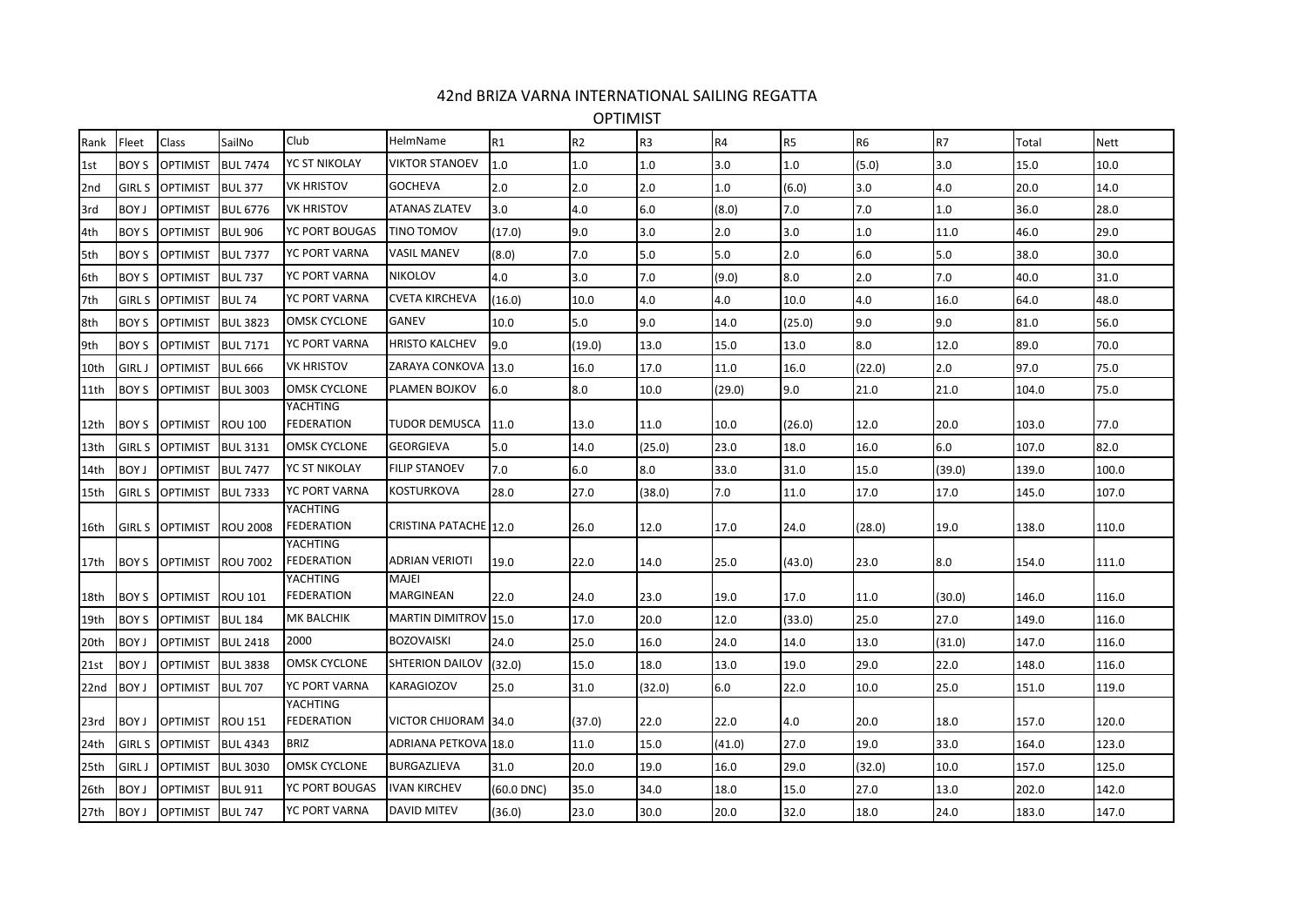| 28th        | <b>BOY S</b>  | <b>OPTIMIST</b> | <b>BUL 717</b>    | YC PORT VARNA                        | <b>ROSEN MATEEV</b>        | 30.0            | (38.0)     | 36.0     | 27.0         | 5.0    | 35.0   | 15.0   | 186.0 | 148.0 |
|-------------|---------------|-----------------|-------------------|--------------------------------------|----------------------------|-----------------|------------|----------|--------------|--------|--------|--------|-------|-------|
| 29th        | <b>BOY S</b>  | <b>OPTIMIST</b> | <b>ROU 105</b>    | YACHTING<br><b>FEDERATION</b>        | RADU MAXIM                 | 27.0            | 29.0       | 31.0     | 26.0         | (34.0) | 14.0   | 28.0   | 189.0 | 155.0 |
| 30th        | <b>BOY S</b>  | <b>OPTIMIST</b> | <b>ROU 102</b>    | <b>YACHTING</b><br><b>FEDERATION</b> | ALEKSIS RADU               | 14.0            | 18.0       | 24.0     | 34.0         | (37.0) | 31.0   | 35.0   | 193.0 | 156.0 |
| 31st        | <b>BOY J</b>  | <b>OPTIMIST</b> | <b>BUL 961</b>    | YC PORT BOUGAS                       | <b>ANDREY GAROV</b>        | 38.0            | (60.0 DNC) | 46.0     | 30.0         | 12.0   | 30.0   | 14.0   | 230.0 | 170.0 |
| 32nd        | <b>BOY J</b>  | <b>OPTIMIST</b> | <b>BUL 4444</b>   | <b>BRIZ</b>                          | NIKOLA ATANASOV            | $(60.0$ DNC)    | 12.0       | 21.0     | 60.0 BFD     | 35.0   | 24.0   | 26.0   | 238.0 | 178.0 |
| 33rd        | <b>BOY J</b>  | <b>OPTIMIST</b> | <b>BUL 1111</b>   | <b>CSYC AKADEMIC</b>                 | <b>FILIP JELEV</b>         | 41.0            | 28.0       | 28.0     | $(60.0$ DNC) | 23.0   | 26.0   | 32.0   | 238.0 | 178.0 |
| 34th        | <b>BOY S</b>  | <b>OPTIMIST</b> | <b>BUL 643</b>    | CSYC AKADEMIC                        | <b>GEORGI PETROV</b>       | 29.0            | 32.0       | 27.0     | 38.0         | 21.0   | 39.0   | (55.0) | 241.0 | 186.0 |
| 35th        | <b>BOY J</b>  | <b>OPTIMIST</b> | BUL <sub>93</sub> | YC PORT BOUGAS                       | <b>MARTIN NOVAKOV</b>      | 20.0            | 33.0       | 29.0     | (60.0 BFD)   | 38.0   | 33.0   | 38.0   | 251.0 | 191.0 |
| 36th        | <b>GIRL S</b> | <b>OPTIMIST</b> | <b>BUL 22</b>     | <b>CHERNOMORETS</b>                  | ANI GANEVA                 | 21.0            | 21.0       | 44.0     | 42.0         | (49.0) | 42.0   | 29.0   | 248.0 | 199.0 |
| 37th        | <b>BOY S</b>  | <b>OPTIMIST</b> | <b>BUL 73</b>     | YC PORT VARNA                        | <b>GALABOV</b>             | 33.0            | 30.0       | 26.0     | 39.0         | 36.0   | (41.0) | 37.0   | 242.0 | 201.0 |
| 38th        | <b>BOY S</b>  | <b>OPTIMIST</b> | <b>BUL 445</b>    | <b>BRIZ</b>                          | NIKOLAI PETKOV             | 23.0            | 40.0       | 33.0     | (47.0)       | 28.0   | 47.0   | 36.0   | 254.0 | 207.0 |
| 39th        | <b>BOY J</b>  | <b>OPTIMIST</b> | <b>BUL 37</b>     | <b>VK HRISTOV</b>                    | TODOR GOCHEV               | 35.0            | 39.0       | 40.0     | 31.0         | 30.0   | 40.0   | (53.0) | 268.0 | 215.0 |
| 40th        | <b>GIRL J</b> | <b>OPTIMIST</b> | <b>BUL 11</b>     | MK BALCHIK                           | NIKOL DIMITROVA            | 26.0            | (60.0 DNC) | 47.0     | 40.0         | 42.0   | 34.0   | 44.0   | 293.0 | 233.0 |
| 41st        | <b>BOY S</b>  | <b>OPTIMIST</b> | <b>BUL 688</b>    | <b>VK HRISTOV</b>                    | <b>MATEI SARASTOV</b>      | $(60.0$ DNF)    | 60.0 DNC   | 60.0 DNC | 28.0         | 20.0   | 46.0   | 23.0   | 297.0 | 237.0 |
| 42nd        | <b>BOY J</b>  | <b>OPTIMIST</b> | <b>BUL 333</b>    | <b>OMSK CYCLONE</b>                  | TUZLUKOV                   | 37.0            | 36.0       | 41.0     | 35.0         | (54.0) | 45.0   | 43.0   | 291.0 | 237.0 |
| 43rd        | <b>GIRL S</b> | <b>OPTIMIST</b> | <b>ROU 219</b>    | YACHTING<br><b>FEDERATION</b>        | NICOLLE ADAM               | 40.0            | 34.0       | 37.0     | 46.0         | (48.0) | 48.0   | 47.0   | 300.0 | 252.0 |
| 44th        | <b>GIRL S</b> | <b>OPTIMIST</b> | <b>ROU 811</b>    | YACHTING<br><b>FEDERATION</b>        | <b>MARIA</b><br>HURMUZACHE | 39.0            | 42.0       | 42.0     | 32.0         | 47.0   | (54.0) | 51.0   | 307.0 | 253.0 |
| 45th        | <b>GIRL S</b> | <b>OPTIMIST</b> | <b>ROU 107</b>    | YACHTING<br><b>FEDERATION</b>        | LUMINIJA<br>TOMESCU        | $(60.0$ DNF)    | 60.0 DNF   | 35.0     | 21.0         | 40.0   | 49.0   | 50.0   | 315.0 | 255.0 |
| 46th        | <b>BOY J</b>  | <b>OPTIMIST</b> | <b>BUL 246</b>    | 2000                                 | <b>VANGEL BABEV</b>        | $(60.0$ DNC)    | 41.0       | 39.0     | 60.0 BFD     | 44.0   | 38.0   | 40.0   | 322.0 | 262.0 |
|             |               |                 |                   | <b>YACHTING</b>                      |                            |                 |            |          |              |        |        |        |       |       |
| 47th        | <b>BOY J</b>  | <b>OPTIMIST</b> | <b>ROU 141</b>    | FEDERATION                           | <b>FILIP TOMESCU</b>       | $(60.0$ DNF)    | 60.0 DNC   | 60.0 DNC | 36.0         | 39.0   | 37.0   | 45.0   | 337.0 | 277.0 |
| 48th        | <b>GIRL J</b> | <b>OPTIMIST</b> | <b>BUL 223</b>    | <b>CHERNOMORETS</b>                  | <b>VASILISA DOLGIH</b>     | $(60.0$ DNC)    | 60.0 DNC   | 45.0     | 37.0         | 45.0   | 53.0   | 46.0   | 346.0 | 286.0 |
| 49th        | <b>GIRL J</b> | <b>OPTIMIST</b> | BUL <sub>80</sub> | <b>VK SINEVA</b>                     | MAXIMOVA                   | $(60.0$ DNC $)$ | 60.0 DNC   | 60.0 DNC | 44.0         | 41.0   | 43.0   | 41.0   | 349.0 | 289.0 |
| 50th        | <b>GIRL S</b> | <b>OPTIMIST</b> | <b>BUL 303</b>    | <b>OMSK CYCLONE</b>                  | <b>DUREVA</b>              | (60.0 DNC)      | 60.0 DNC   | 60.0 DNC | 43.0         | 56.0   | 44.0   | 34.0   | 357.0 | 297.0 |
| <b>51st</b> | <b>GIRL S</b> | <b>OPTIMIST</b> | <b>BUL 442</b>    | <b>BRIZ</b>                          | KONDRASHOVA                | (60.0 DNC)      | 60.0 DNC   | 60.0 DNC | 45.0         | 55.0   | 36.0   | 42.0   | 358.0 | 298.0 |
| 52nd        | <b>GIRL J</b> | <b>OPTIMIST</b> | <b>BUL 220</b>    | <b>CHERNOMORETS</b>                  | PANAIOTOVA                 | $(60.0$ DNC)    | 60.0 DNC   | 43.0     | 48.0         | 46.0   | 50.0   | 52.0   | 359.0 | 299.0 |
| 53rd        | <b>GIRL J</b> | <b>OPTIMIST</b> | <b>BUL 7227</b>   | <b>YC PORT VARNA</b>                 | <b>CENOVA</b>              | $(60.0$ DNC $)$ | 60.0 DNC   | 60.0 DNC | 52.0         | 50.0   | 52.0   | 48.0   | 382.0 | 322.0 |
| 54th        | <b>BOY J</b>  | <b>OPTIMIST</b> | <b>BUL 114</b>    | <b>CSYC AKADEMIC</b>                 | PETAR PETROV               | $(60.0$ DNC)    | 60.0 DNC   | 60.0 DNC | 51.0         | 51.0   | 55.0   | 49.0   | 386.0 | 326.0 |
| 55th        | <b>GIRL S</b> | <b>OPTIMIST</b> | <b>BUL 82</b>     | VK SINEVA                            | LUCHIA IVANOVA             | $(60.0$ DNC)    | 60.0 DNC   | 60.0 DNC | 49.0         | 52.0   | 51.0   | 54.0   | 386.0 | 326.0 |
| 56th        | BOY S         | <b>OPTIMIST</b> | <b>BUL 86</b>     | VK SINEVA                            | <b>MONOVSKI</b>            | $(60.0$ DNC)    | 60.0 DNC   | 60.0 DNC | 50.0         | 53.0   | 56.0   | 56.0   | 395.0 | 335.0 |
| 57th        | <b>BOY J</b>  | <b>OPTIMIST</b> | <b>BUL 85</b>     | VK SINEVA                            | <b>ILIYA KAVRAKOV</b>      | $(60.0$ DNC $)$ | 60.0 DNC   | 60.0 DNC | 53.0         | 58.0   | 57.0   | 57.0   | 405.0 | 345.0 |